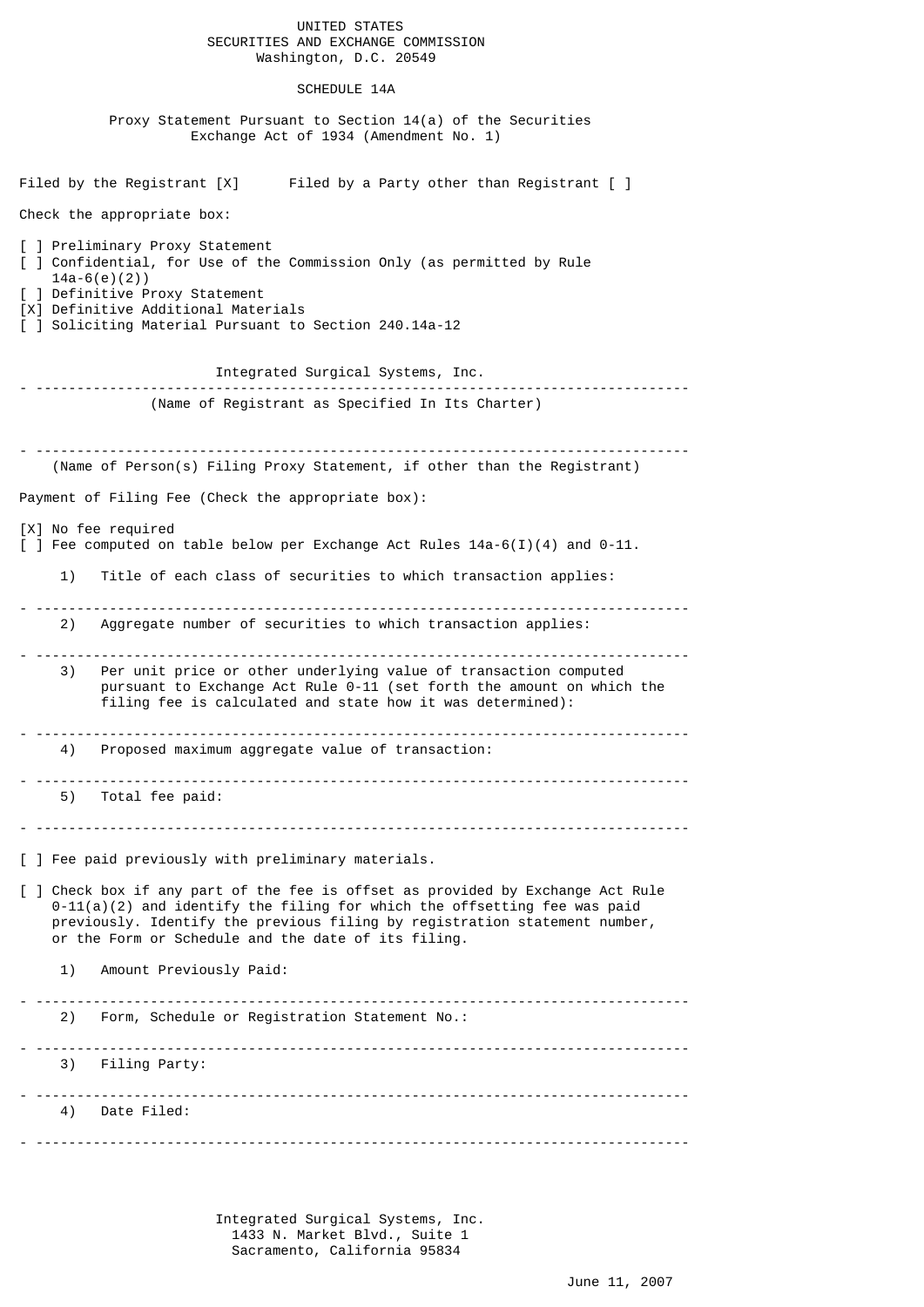Dear Shareholder:

As you know, we will hold our Annual Meeting of Stockholders on June 28, 2007. Accompanying this letter is a supplement to the May 25, 2007 Proxy Statement that we previously sent you concerning the Annual Meeting. Please note that this supplement should be read in conjunction with the Proxy Statement and the Notice of Annual Meeting of Stockholders that we distributed with the Proxy Statement. If you would like another copy of the Proxy Statement, you may obtain a copy free of charge by calling us at (916) 285-9943.

You may vote or change your vote as described on page 1 of the Proxy Statement. Please note that the proxy card included in the original Proxy Statement remains unchanged. Any proxies that we received in response to the original solicitation made pursuant to the Proxy Statement and that are not revoked will remain valid for the purposes stated for the Annual Meeting. Any proxy previously submitted may be revoked by a subsequently delivered proxy. To vote by proxy, please complete, sign, date and return the proxy card that accompanied the original Proxy Statement.

Sincerely,

 /s/ Ramesh C. Trivedi --------------------- Ramesh C. Trivedi Chairman and Chief Executive Officer